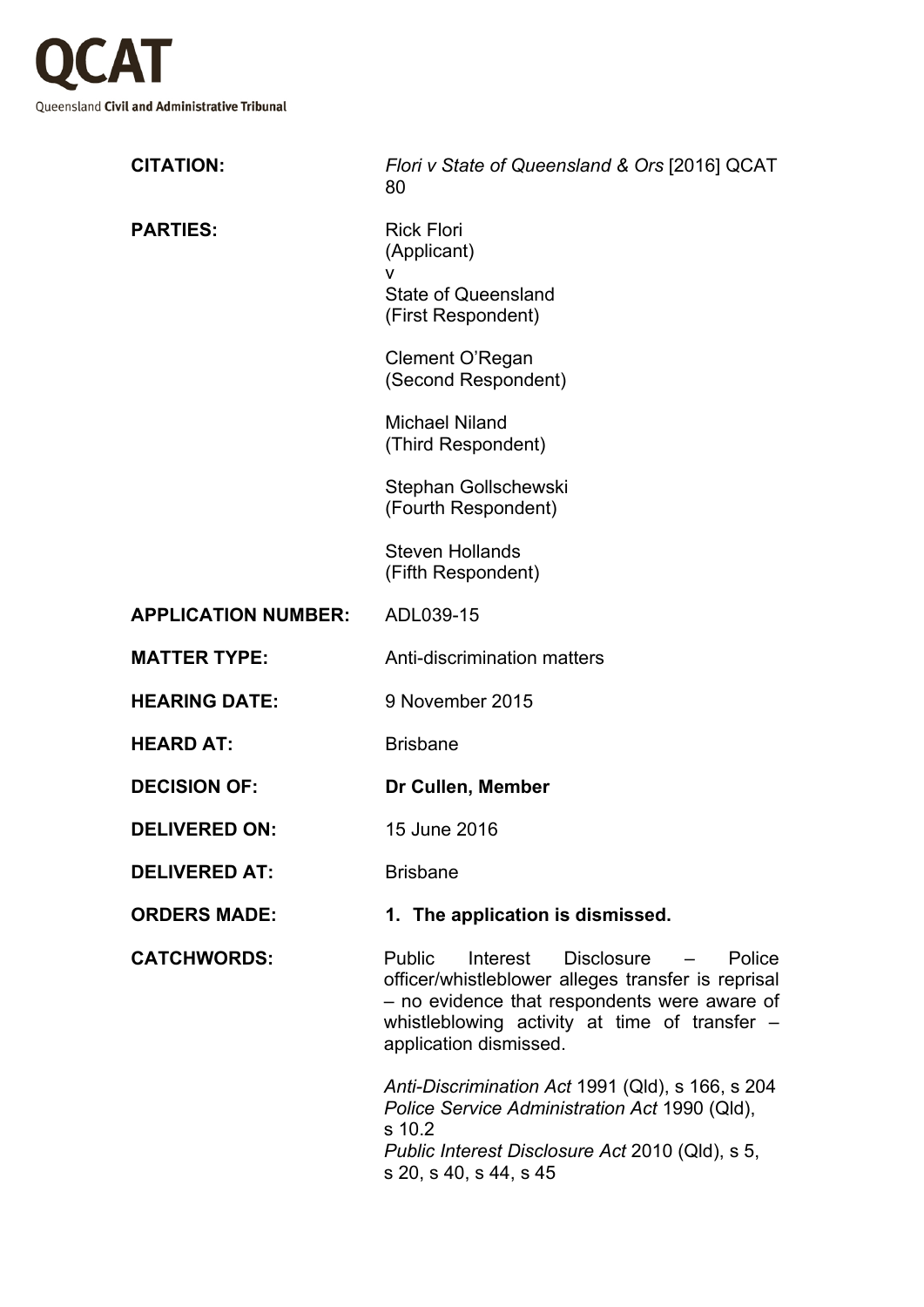*Queensland Civil and Administrative Tribunal Act* 2009 (Qld), s 6

*Briginshaw v Briginshaw* (1938) 60 CLR 336 *Gordon v State of Queensland & Ors* [2013] QCAT 564 *Gurnett v Macquarie Stevedoring Co Pty Ltd*  (1955) 72 WN (NSW) 261

### **APPEARANCES:**

| APPLICANT:         | Mr Rick Flori represented himself                                |
|--------------------|------------------------------------------------------------------|
| <b>RESPONDENT:</b> | S. Mcleod of Counsel, instructed by EBA Legal<br><b>Services</b> |

- [1] The Applicant in this matter is Sergeant Rick Flori, who is an officer within the Queensland Police Service ('QPS') who was assigned to the Gold Coast District, within the South Eastern Police Region. Sergeant Flori worked at the Surfers Paradise Police Station, before being transferred to work at the Beenleigh<sup>1</sup> Police Communications Centre.
- [2] In February 2010, Sergeant Flori had reported concerns regarding the conduct of some fellow officers at the Surfers Paradise Police Station to the (then) Queensland Crime and Misconduct Commission ('CMC'). This complaint was made by him anonymously, thereby obtaining the benefit of the protection afforded by the *Whistleblower Protection Act 1994*.
- [3] Those concerns were investigated, and eventually led to disciplinary action being taken against another Surfers Paradise police officer.
- [4] In March 2012, and because of a '*management-initiated deployment*', Sergeant Flori was sent to work at the Beenleigh Police Communications Centre, outside the Gold Coast Police District, yet still within the South Eastern Police Region.
- [5] In the proceedings now before QCAT, Sergeant Flori alleges that the Respondents have taken '*reprisal action*' against him, in contravention of s 40 of the *Public Interest Disclosure Act 2010 (Qld)* ('PID Act'). Relevantly, s 40 of the PID Act provides:

#### **40 Reprisal and grounds for reprisal**

(1) A person must not cause, or attempt or conspire to cause, detriment to another person because, or in the belief that—

<sup>1</sup> At the time known as the Logan Police Communications Centre, yet referred to throughout these reasons for decision as the 'Beenleigh Police Communications Centre', as it is currently styled. See paragraph 3 of Exhibit 3, Affidavit of Steven Hollands, sworn on 30 September 2015.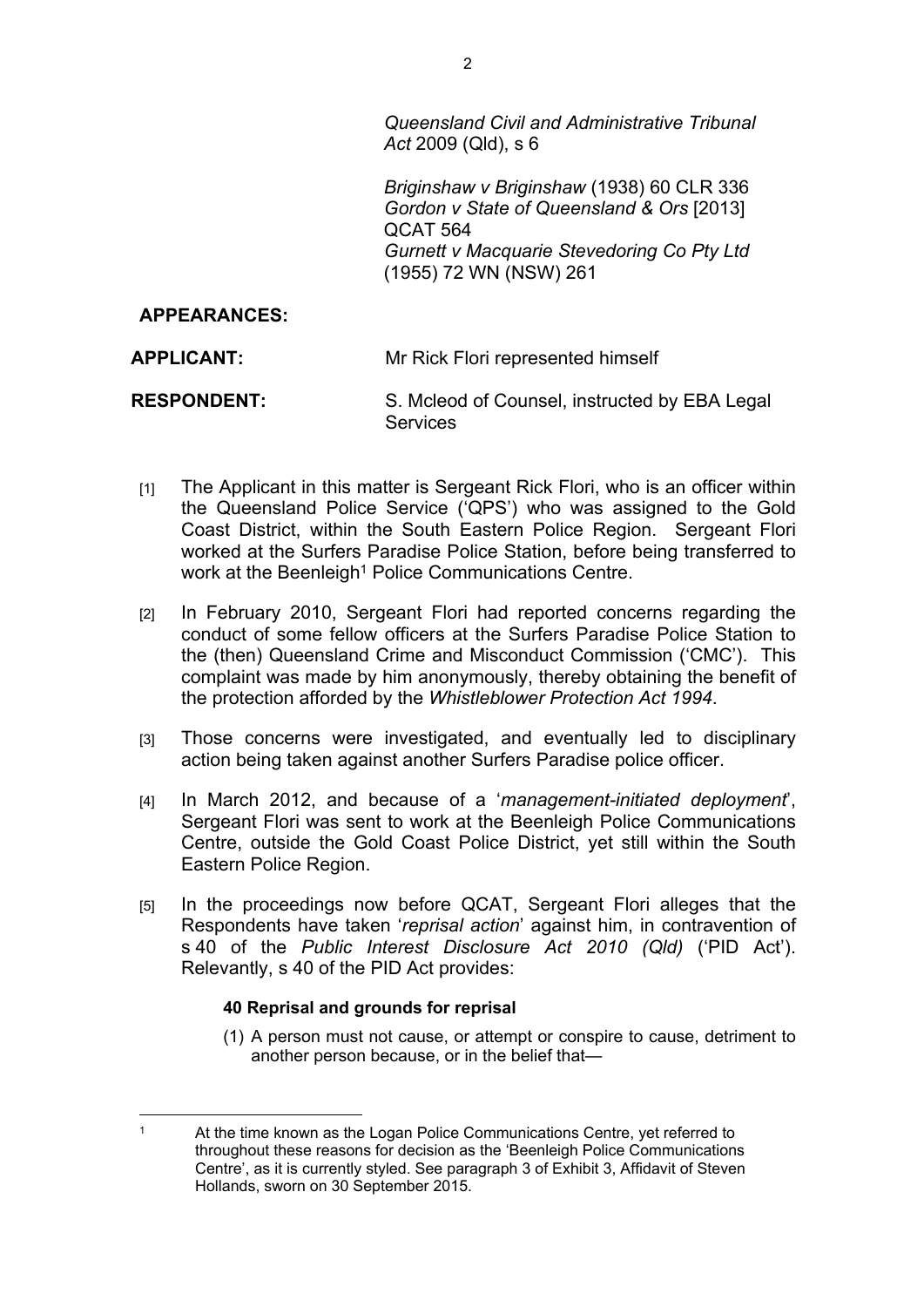- (a) the other person or someone else has made, or intends to make, a public interest disclosure; or
- (b) the other person or someone else is, has been, or intends to be, involved in a proceeding under the Act against any person.
- (2) An attempt to cause detriment includes an attempt to induce a person to cause detriment.
- (3) A contravention of subsection (1) is a reprisal or the taking of a reprisal.
- (4) A ground mentioned in subsection (1) as the ground for a reprisal is the unlawful ground for the reprisal.
- (5) For the contravention mentioned in subsection (3) to happen, it is sufficient if the unlawful ground is a substantial ground for the act or omission that is the reprisal, even if there is another ground for the act or omission.
- [6] Sergeant Flori says that the reprisal action is constituted by a directive given on 6 November 2014, requiring that he cease working at the Beenleigh Police Communications Centre, and report for duty back in the Gold Coast Police District, from whence he had come. Sergeant Flori alleges that this reprisal action arises in consequence of his whistleblowing, in 2010, and contends that '[the] *QPS are unhappy with the manner in which I went about reporting the misconduct and I am currently subject to discipline proceedings. There is no doubt that I am a whistle blower and I am seeking some protection*.'<sup>2</sup>
- [7] Although Sergeant Flori complains that the reprisal action has been taken in consequence of his 2010 whistle-blowing, the predominating focus of the evidence and submissions received from him related to his alleged involvement in the unauthorised release to the media of police CCTV footage, pertaining to the arrest of a Mr Noa Begic. This event occurred much later, in February 2012.
- [8] The PID Act only protects whistle-blowers for reprisal action taken in circumstances where their disclosure has been made to a '*Proper Authority,*' as defined in section 5 of the PID Act, to mean:

#### **5 Meaning of** *proper authority*

#### A *proper authority* is—

(a) a public sector entity; or

- (b) a member of the Legislative Assembly.
- [9] Whilst the CMC (now Crime and Corruption Commission, or 'CCC') is a '*proper authority*,' there is no protection afforded by the PID Act in the case of unauthorised disclosures to the media, unless the putative whistleblower has first complied with s 20 of the PID Act. Section 20(1) of the PID Act provides that disclosures may be made to journalists, in circumstances where:

<sup>2</sup> Letter dated 18 November 2014 from Sergeant Flori to Assistant Commissioner South Eastern Region, paragraph 3.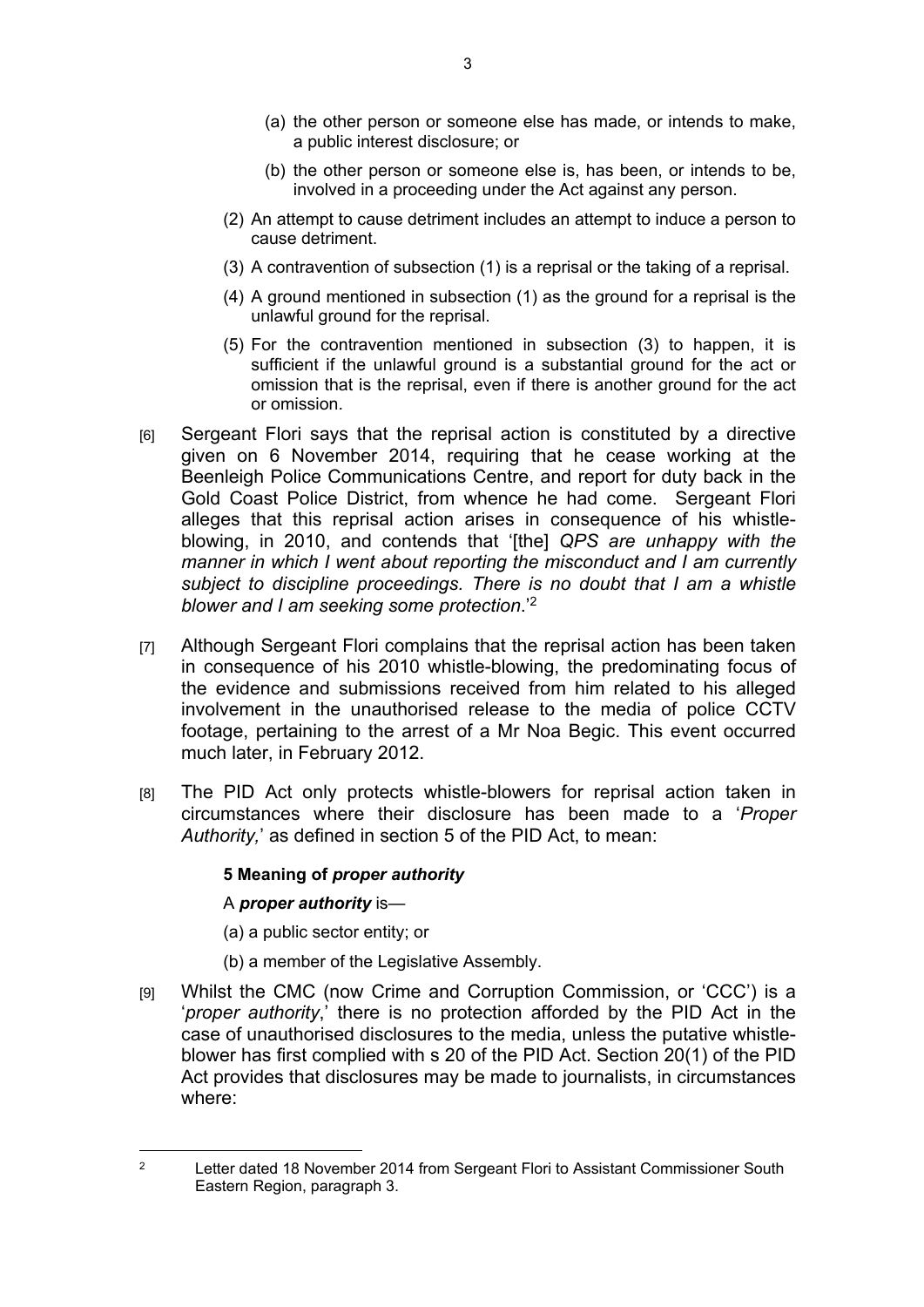- (b) the entity to which the disclosure was made or, if the disclosure was referred under section 31 or 34, the entity to which the disclosure was referred—
	- (i) decided not to investigate or deal with the disclosure; or
	- (ii) investigated the disclosure but did not recommend the taking of any action in relation to the disclosure; or
	- (iii) did not notify the person, within 6 months after the date the disclosure was made, whether or not the disclosure was to be investigated or dealt with.
- [10] Yet, here before QCAT, Sergeant Flori does *not* seek to argue that s.20 of the PID Act is applicable. Similarly, Sergeant Flori does not seek to contend that he made any disclosure regarding the circumstances of Mr Begic's arrest in February 2012 to any '*proper authority*', as defined.
- [11] The upshot of this is, that in order to demonstrate that the Respondents have taken reprisal action, Sergeant Flori must establish that the reprisal action was specifically taken in relation to his prior 2010 whistle-blowing, and *not* in consequence of any alleged involvement in the unauthorised<sup>3</sup> release to the media of the Noa Begic-arrest CCTV footage.
- [12] In essence, Sergeant Flori's case before QCAT is that in the aftermath of his 2010 whistle-blowing, he had been transferred away from the Gold Coast District (and hence away from the officers against whom he had 'blown the whistle'), and into a relative safe haven, working at the Police Communications Centre, at Beenleigh.<sup>4</sup> Next, the senior QPS officers, each of whom are now named as the Second, Third, Fourth and Fifth Respondents, became aware of his 2010 whistle-blowing and effectuated a reprisal, in the form of their taking administrative steps to ensure that Sergeant Flori was transferred back to the Gold Coast District, and thus '*once more into the lion's den'*. Although not articulated precisely in these terms, it seems clear that Sergeant Flori contends that this transfer was a decision that was deliberately taken so as to be detrimental to him, and thus '*reprisal action*' for the purposes of s 40 of the PID Act.
- [13] Next, Sergeant Flori contends that each of the Second, Third, Fourth and Fifth Respondents learned that he was a CMC whistle-blower either:
	- (a) in March 2012, at the stage when his home was entered and searched by police investigators pursuant to a search warrant referable to the Noa Begic-arrest CCTV footage leak (or at least in

<sup>3</sup> It is important to pause and record that it is *not* the role of this Tribunal to consider whether Sergeant Flori inappropriately released the CCTV footage of Mr Begic's arrest to the media.

<sup>4</sup> Although this was a collateral consequence of Sergeant Flori's management initiated deployment to Beenleigh, the expressed purpose of that transfer was to ensure that the investigation of the unauthorised leak of the CCTV footage to the media was notcompromised by the continued presence of Sergeant Flori, if left working on the Gold Coast.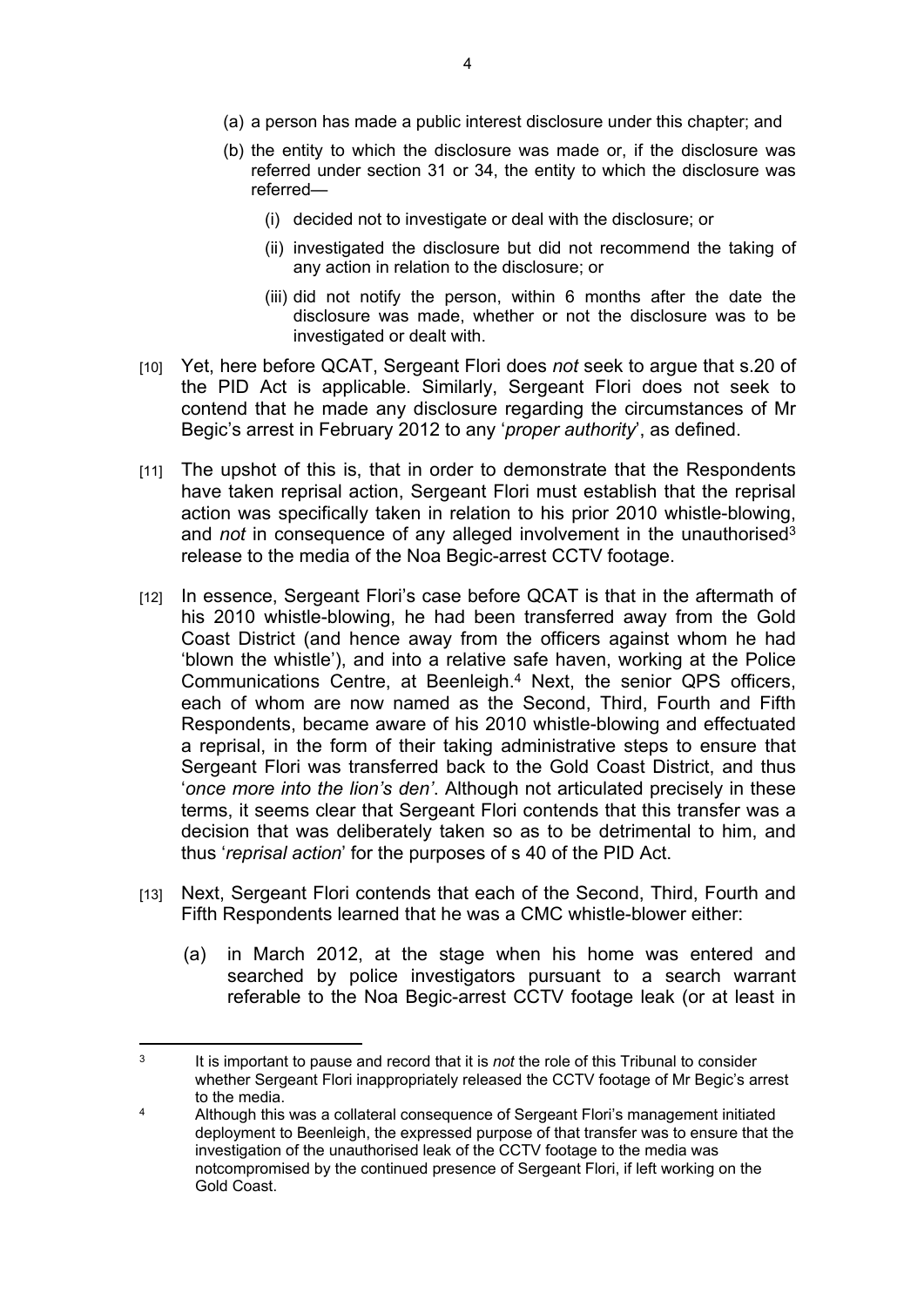consequence of information obtained at the time that the search warrant was executed); or

- (b) at the point when his Anti-Discrimination Commission Queensland complaint (disclosing his 2010 whistle-blowing) was made known to the Respondents, sometime around early November, 2014.
- [14] For the reasons that follow, the Tribunal finds that Applicant has not established that any of the Second, Third, Fourth or Fifth Respondents were aware that the Applicant was an anonymous whistle-blower prior to the decision to transfer Sergeant Flori back to the Gold Coast Police District. In those circumstances it is just not possible to categorise the decision as an instance of reprisal.
- [15] Equally, and for reasons that shall also be elaborated, it cannot be established that the First Respondent engaged in reprisal action either, as the corporate culpability of the Queensland Police Service - as the First Respondent – ultimately depends on vicarious liability, under s.43 of the PID, for the actions of the named individual respondents. In all events, the decision to send Sergeant Flori back to the Gold Coast Police District constitutes an instance of reasonable management action,<sup>5</sup> which cannot be reprisal action under the PID Act.

## **Noa Begic's arrest, and its aftermath**

- [16] Noa Begic was arrested at Surfers Paradise in the early hours of 29 January 2012, for instances of public nuisance, and obstructing police.
- [17] The arresting officers initially transported Mr Begic in an unmarked police car. However, whilst en-route to the Southport Watch House, a decision was made to transfer him into a marked '*drunks van*', then known to be parked, unused, in the basement of the Surfers Paradise Police Station. In the context of what is to follow it becomes important to understand that the basement of the Surfers Paradise Police Station is an area that is subject to CCTV surveillance.
- [18] In the process of effectuating Mr Begic's transfer into the drunks van, police actions were captured by means of the CCTV recording. On that same evening, the Duty Officer at the Surfers Paradise Police Station, Senior Sergeant David Joachim, made routine access to the CCTV recording device, and preserved a copy of the footage, in order that it might be later used by the arresting officers when completing arrest documentation and, if necessary, for use as evidence in any subsequent court proceedings.
- [19] Eight days later, on 6 February 2012, Mr Begic returned to the Surfers Paradise Police Station and complained that the officers whom had arrested him had used excessive force, thereby unlawfully assaulting him. As is required in these circumstances, Mr Begic's complaint was

5

<sup>5</sup> PID Act, s 45.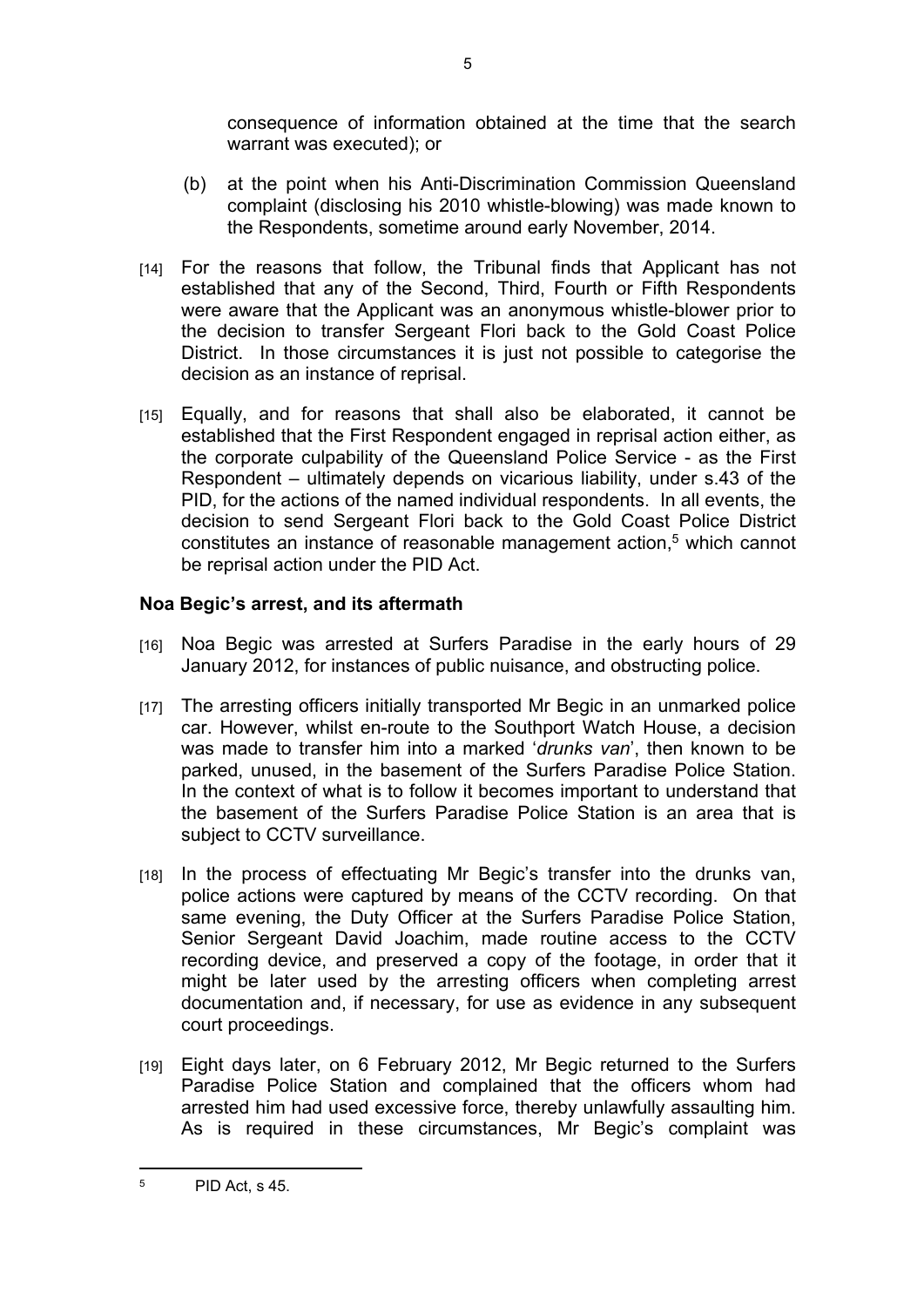immediately referred to the QPS Ethical Standards Command. Officers from the internal investigations branch then went to the Surfers Paradise Police Station to commence an investigation of Mr Begic's complaint, on 8 February 2012.

- [20] On 15 February 2015, reports appeared in both the *Courier Mail,* and on commercial television news, containing excerpts from the CCTV recording of Mr Begic's arrest. The QPS expressed surprise, given that the CCTV footage had not been authorised for release pursuant to s.10.2 of the *Police Service Administration Act* 1990 (Qld); and in circumstances where the investigation of Mr Begic's alleged assault was still only at an early stage.
- [21] The leaked footage depicted a number of officers including Senior Sergeant Joachim - involved in various aspects of what might be neutrally termed as questionable conduct. Another internal investigation was commenced in order to ascertain the identity of the person (or persons) whom had obtained access to the CCTV recording, and then leaked it to the media. In the process, Sergeant Flori became a suspect.
- [22] On 16 March 2012, officers from the Ethical Standards Command executed a search warrant on Sergeant Flori's home on the Gold Coast. Whilst that investigation was ongoing, and whilst he remained a suspect, Sergeant Flori was subject to a 'management initiated deployment<sup>'6</sup>, and was given a directive by (then) Acting Assistant Commissioner Stephen Hollands restraining his further presence at the Surfers Paradise Police Station, and directing that he report for alternate duties, at the Beenleigh Police Communications Centre.
- [23] Sergeant Flori commenced work at Beenleigh on 19 March 2012. In an email dated 1 May 2012 he acknowledged to a Senior Sergeant Madonna Pringle that he was willing to remain working at Beenleigh, without the benefit of any travel allowance entitlements.

# **Sergeant Flori alleges reprisal action by the QPS**

- [24] On 30 July 2013, Sergeant Flori was issued with a disciplinary notice, referable to the leaking of the CCTV footage of Noa Begic's arrest.
- [25] Thereafter, on 8 October 2013, Sergeant Flori filed a complaint in the Anti-Discrimination Commission Queensland ('ADCQ') alleging that the State of Queensland and a number of Senior Sergeants within the South Eastern Region with whom he had worked had taken 'reprisal action' against him, within the meaning of s.40 of the PID Act.
- [26] On 7 November 2013, Sergeant Flori wrote to the ADCQ and asked that his complaint be enlarged, to include Deputy Commissioner Stephan Gollschewski (now, the Fourth Respondent).

<sup>6</sup> Paragraphs 3 & 4, Exhibit 2.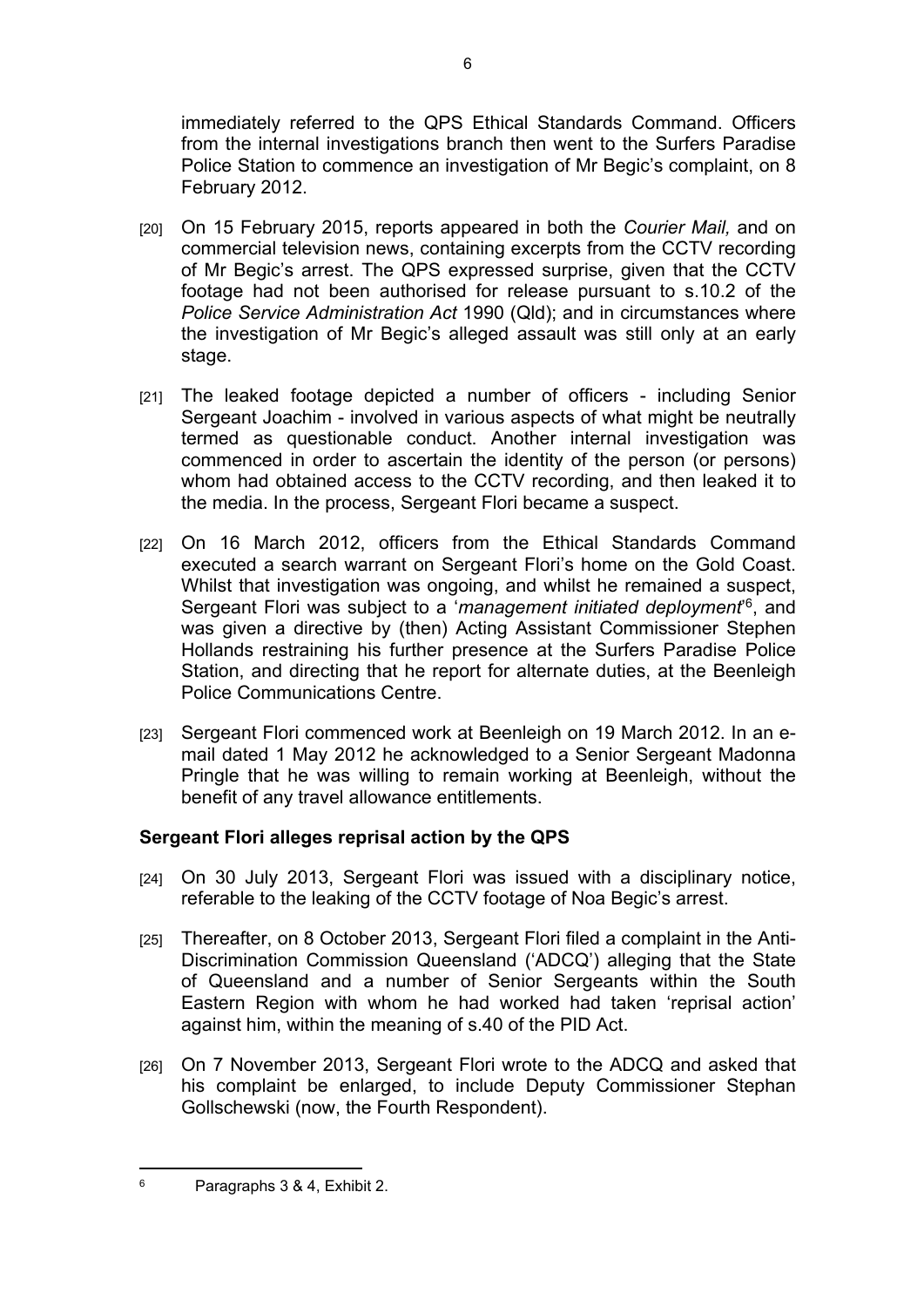- [27] On 31 October 2014, the ADCQ wrote to the QPS via the 'Public Safety' Business Agency' - advising that it had decided to accept Sergeant Flori's complaint. This correspondence was received by the Public Safety Business Agency<sup>7</sup> on 3 November 2014.
- [28] In order to understand the allegation of reprisal levelled against each respondent, it is important to understand the substantive positions held by each of them, at the point of decision-making regarding Sergeant's Flori's return to the Gold Coast Police District:

| <b>Officer</b>         | Role held at time of Sergeant Flori's to the<br><b>Gold Coast District</b>                                                                                                                                                                                      |
|------------------------|-----------------------------------------------------------------------------------------------------------------------------------------------------------------------------------------------------------------------------------------------------------------|
| Clement O'Regan        | Assistant Commissioner, Ethical Standards<br>responsible<br>for<br>Command -<br>day-to-day                                                                                                                                                                      |
| (Second Respondent)    | operations of that Command <sup>8</sup>                                                                                                                                                                                                                         |
| <b>Michael Niland</b>  | Ordinarily a Chief Superintendent in the South<br>Region, yet temporarily Acting<br>Eastern                                                                                                                                                                     |
| (Third Respondent)     | Assistant Commissioner for the South Eastern<br>Police Region (which includes the Beenleigh<br>Police Communications Centre and the Gold<br>Coast Police District), $9$ during the absence of<br>Acting<br>Assistant Commissioner<br><b>Steven</b><br>Hollands. |
| Stephan Gollschewski   | Deputy Commissioner for Strategy, Policy and<br>Performance -<br>thereby<br>responsible<br>for                                                                                                                                                                  |
| (Fourth Respondent)    | management of various strategic, policy and<br>performance commands, including the legal<br>services division and the Ethical Standards<br>Command <sup>10</sup>                                                                                                |
| <b>Steven Hollands</b> | Usually Acting Assistant Commissioner for the<br>South Eastern Region, <sup>11</sup> yet at the time of the                                                                                                                                                     |
| (Fifth Respondent)     | decision to return Sergeant Flori to the Gold<br>Coast seconded (only for two weeks), to work<br>on security arrangements at the G20 meeting,<br>in Brisbane.                                                                                                   |

- 8 Affidavit of Clement O'Regan, sworn to 6 October 2015.
- 9 Exhibit 2, Affidavit of Michael Niland, Sworn to 29 October 2015.<br>
Exhibit 4, Affidavit of Stephan Gollschewski, Sworn to 2 October

<sup>7</sup> Section 7 of the *Public Safety Business Agency Act 2014* provides that the Public Safety Business Agency exists in order to provide 'support services' to "public safety entities", including the Queensland Police Service.

<sup>10</sup> Exhibit 4, Affidavit of Stephan Gollschewski, Sworn to 2 October 2015.

Exhibit 3, Affidavit of Stephan Hollands, Sworn to 30 September 2015.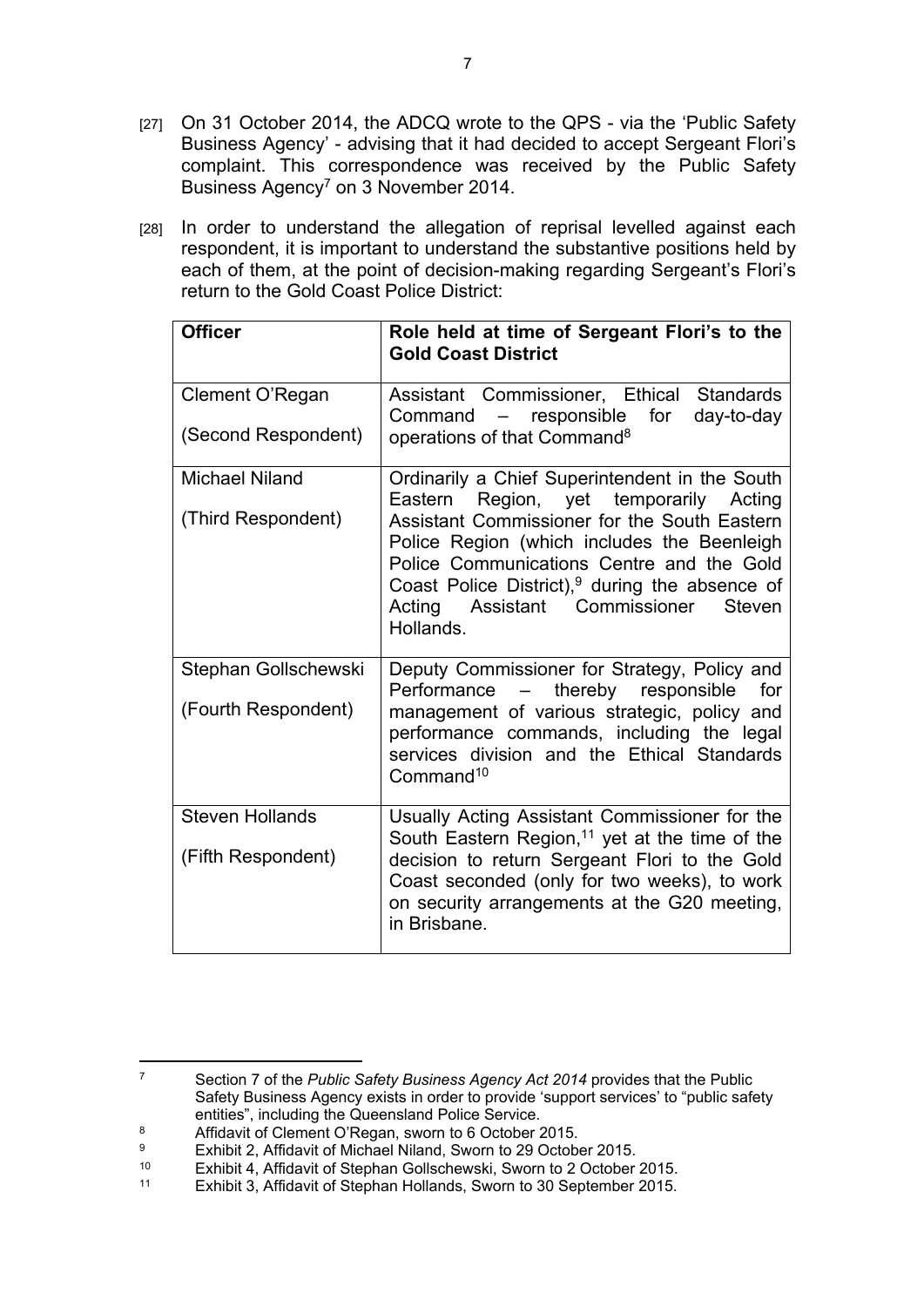- [29] On 4 November 2014, Michael Niland, whilst temporarily acting as the Acting Assistant Commissioner for the South Eastern Police Region<sup>12</sup>, made a decision to return Sergeant Flori to the Gold Coast Police District; issuing a direction to that effect, on 6 November 2014.
- [30] The case theory now advanced by Sergeant Flori is that this was a set-up, whereby Niland would '*push the button*' for the administrative arrangements necessary to shift Sergeant Flori '*back into the lion's den*,' conveniently whilst Steven Hollands was away from his usual position, in charge of the South Eastern Police Region. Sergeant Flori submits that there was considerable animus towards him, by both Niland and Hollands, thus (presumably) affording them a motive.
- [31] Chief Superintendent Niland was the Acting Assistant Commissioner for the South Eastern Police Region for only 2-weeks, during the G20 meeting. He performed that role in lieu of Steven Hollands, whilst Hollands had been seconded to work in Brisbane on security arrangements for the G20. Niland then returned to his substantive role as Chief Superintendent, and Hollands returned to his substantive position as the Acting Assistant Commissioner in charge of the South Eastern Police Region (and thus to a role as Niland's immediate superior), following the conclusion of the G20.
- [32] Also on 4 November 2014, Sergeant Flori submitted a travel entitlements claim, seeking recompense for all the costs associated with his daily travel to the Beenleigh Police Communications Centre for the period between 4 May 2012, and 31 October 2014. This claim was for \$31,180.27.
- [33] On 18 November 2014, Sergeant Flori submitted a request to Hollands (whom had, by now, returned to his substantive role),<sup>13</sup> requesting that he be allowed to remain at the Beenleigh Police Communications Centre, indefinitely. This was refused by Hollands, on 20 November 2014.
- [34] On 28 November 2014, Mr Gary Patterson, Director of Employee Relations for the Public Safety Business Agency, authored a memoranda determining that Sergeant Flori was not entitled to any of the travel expenses that had been claimed by him. This resulted in Sergeant Flori commencing separate proceedings in the Queensland Industrial Relations Commission ('QIRC'), seeking reimbursement of his travel costs, to and from Beenleigh.
- [35] On 5 January 2015, Sergeant Flori lodged another complaint with the ADCQ, alleging that each of the Second, Third, Fourth, and Fifth Respondents had engaged in reprisal action against him, pursuant to the PID Act.
- [36] On 1 February 2015, Sergeant Flori commenced a graduated return to work program, following a surgical hernia repair. This was undertaken in

<sup>&</sup>lt;sup>12</sup> Now the Third Respondent, in these proceedings<br><sup>13</sup> Now the Fifth Respondent in these proceedings

Now the Fifth Respondent in these proceedings.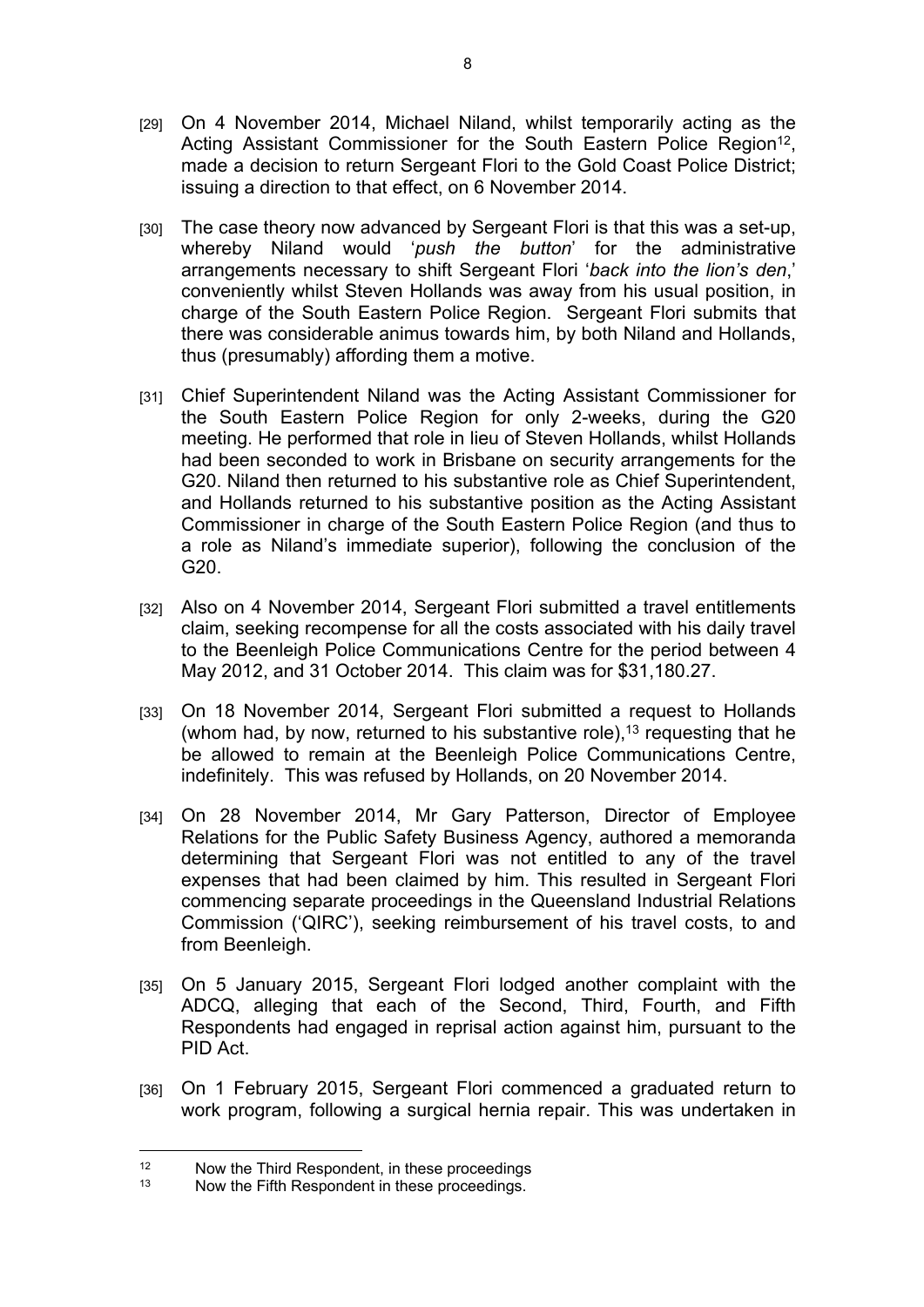an administrative role at the Southport Watch House, and was completed on 15 March 2015.

[37] On 11 February 2015, Hollands issued a directive rescinding the direction that had been issued on 16 March 2012, whereby Sergeant Flori had been directed to report for duty at the Beenleigh Police Communications Centre. This directive also required Sergeant Flori to return to his substantive position at the Surfers Paradise Police Station, immediately upon completion of the graduated return to work program that had been arranged at the Southport Watch House.

## **Referral of the 5 January 2015 ADCQ complaint to QCAT**

- [38] The ADCQ determined that Sergeant Flori's complaint was incapable of conciliation and, on 20 April 2015, referred it directly to QCAT, in accordance with s 166 of the *Anti-Discrimination Act* 1991 (Qld) ('Anti-Discrimination Act').
- [39] The Tribunal has jurisdiction to deal with matters that specifically arise as a matter of original jurisdiction under the *Queensland Civil and Administrative Tribunal Act* 2009 (Qld) ('QCAT Act'), or via conferral of jurisdiction, via an '*enabling*' Act: see QCAT Act, s 6.
- [40] Although the *Public Interest Disclosure Act* is not *itself* an enabling Act, s 44 of the PID Act provides that complaints of reprisal are to be made to the ADCQ. Section 44(2) of the PID Act then provides that complaints of reprisal are to be progressed through the ADCQ on the same footing as if they were a complaint made under the *Anti-Discrimination Act*. The *Anti-Discrimination Act* is an enabling Act within the meaning of s 6(2) of the QCAT Act, thereby conferring QCAT with original jurisdiction in regards to complaints of discrimination.

# **Burden of proof**

[41] The PID Act is silent as regards the question of who bears the onus of proving a complaint of reprisal. Yet, because reprisal complaints are to be taken in the first instance to the ADCQ, and are then to be progressed through the ADCQ on the same footing as if they were a complaint under the *Anti-Discrimination Act*, guidance may be taken from s.204 of the *Anti-Discrimination Act*, which provides:

### **204 Burden of proof—general principle**

It is for the complainant to prove, on the balance of probabilities, that the respondent contravened the Act, subject to the requirements in sections 205 and 206.

[42] Further, the Tribunal accepts, given the seriousness of the allegations now made against the Respondents, that the *Briginshaw*<sup>14</sup> standard needs to be applied, before the Tribunal can be comfortably satisfied that the onus of proof has been discharged.

<sup>14</sup> *Briginshaw v Briginshaw* (1938) 60 CLR 336.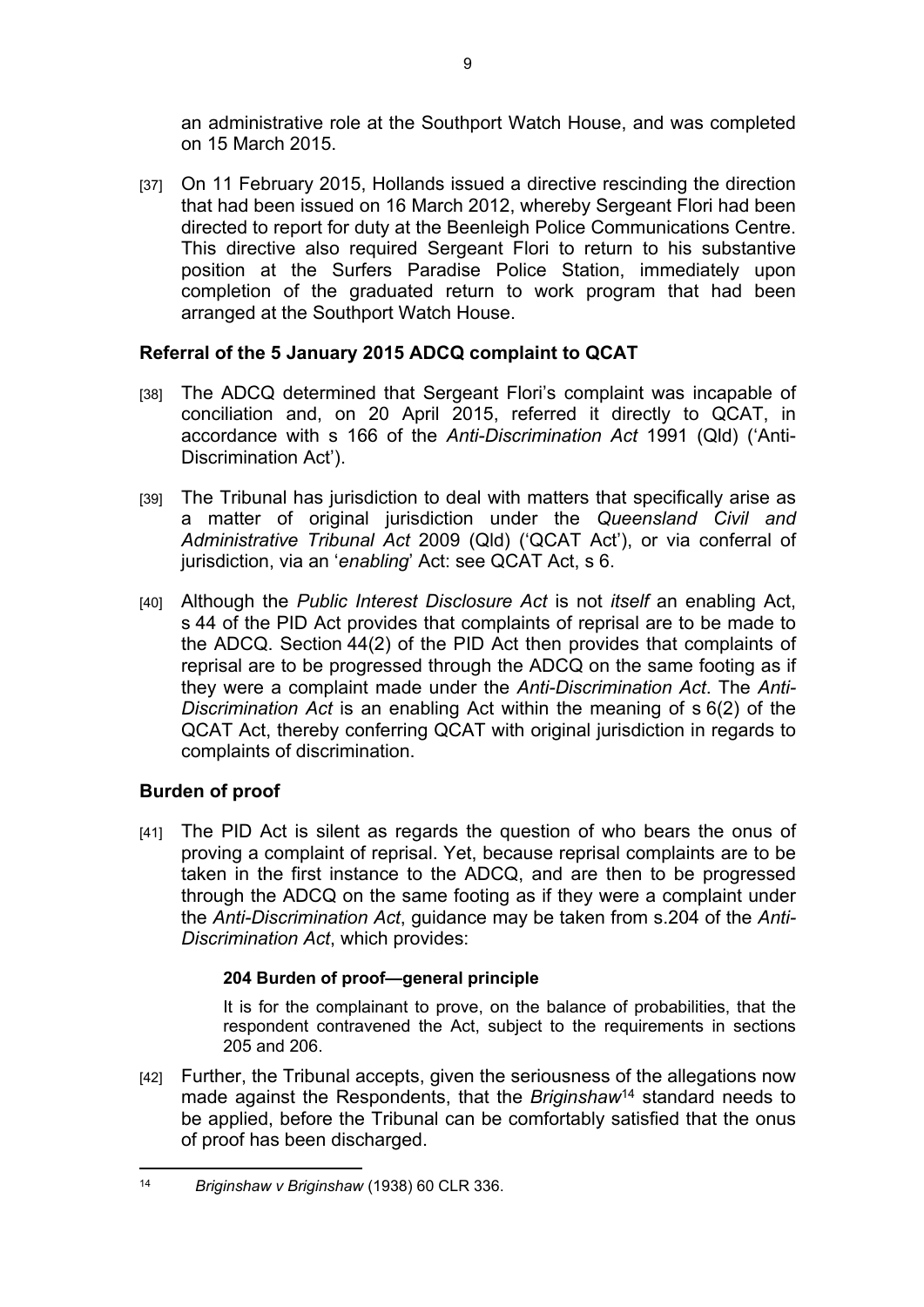- [43] Accordingly, the onus is now upon Sergeant Flori as the Complainant/Applicant alleging reprisal action - to establish that, in respect of each Respondent, they:
	- (a) knew or believed that Sergeant Flori had made a public interest disclosure, in 2010<sup>15</sup>; and
	- (b) had, and in consequence of their knowing that Sergeant Flori had made a public interest disclosure in 2010, caused (or attempted to cause) Sergeant Flori a detriment, by their taking steps to transfer Sergeant Flori back to work in the Gold Coast Police District.<sup>16</sup>
- [44] The case advanced by Sergeant Flori is one in which QCAT is asked to draw inferences, from circumstantial evidence. In their submissions, the Respondents point to the decision of Member Roney QC, in *Gordon v State of Queensland & Ors*, <sup>17</sup> - a decision made with respect to a claim of discrimination or victimisation under the *Anti-Discrimination Act* - as one that should now govern an assessment of circumstantial evidence in this claim of reprisal. I accept that the approach taken by the Tribunal in a reprisal claim based on circumstantial evidence should be the same as that taken in respect of in a claim of discrimination or victimisation under the *Anti-Discrimination Act* that is based on circumstantial evidence.
- [45] At paragraph [17] in *Gordon*, Member Roney QC explains the process for the assessment of circumstantial evidence in these terms:
	- [17] As per the issue of drawing inferences from the facts, according to oft approved dicta of Street CJ in *Gurnett v Macquarie Stevedoring Co Pty Ltd*  (1955) 72 WN (NSW) 261 at [264]:

… the plaintiff must prove his case; and although he may establish a state of facts which lead one to think that his version is quite a possible version of what took place, he must do something more than show a state of facts which is consistent with one view or with another view ... A guess is a mere opinion or judgment formed at random and based on slight or uncertain grounds. In contradistinction to such a conjectural opinion, an inference is a reasonable conclusion drawn as a matter of strict logical deduction from known or assumed facts. It must be something which follows from given premises as certainly or probably true, and the mere possibility of truth is not sufficient to justify an inference to that effect'.

### **The evidence before the Tribunal**

- [46] In preparing these reasons, the Tribunal has had the benefit of a transcript obtained by the parties from Auscript and filed in the Tribunal, as well as written submissions from each of Sergeant Flori, and the Respondents.
- [47] Sergeant Flori contends that the reprisal action here is comprised by the decision to transfer him back into the Gold Coast Police District, (initially to

<sup>&</sup>lt;sup>15</sup> PID Act, s 40(1)(a).<br><sup>16</sup> PID Act s 40(2) – (4)

<sup>&</sup>lt;sup>16</sup> PID Act, s  $40(2) - (4)$ .<br><sup>17</sup> 120131 OCAT 564

<sup>[2013]</sup> QCAT 564.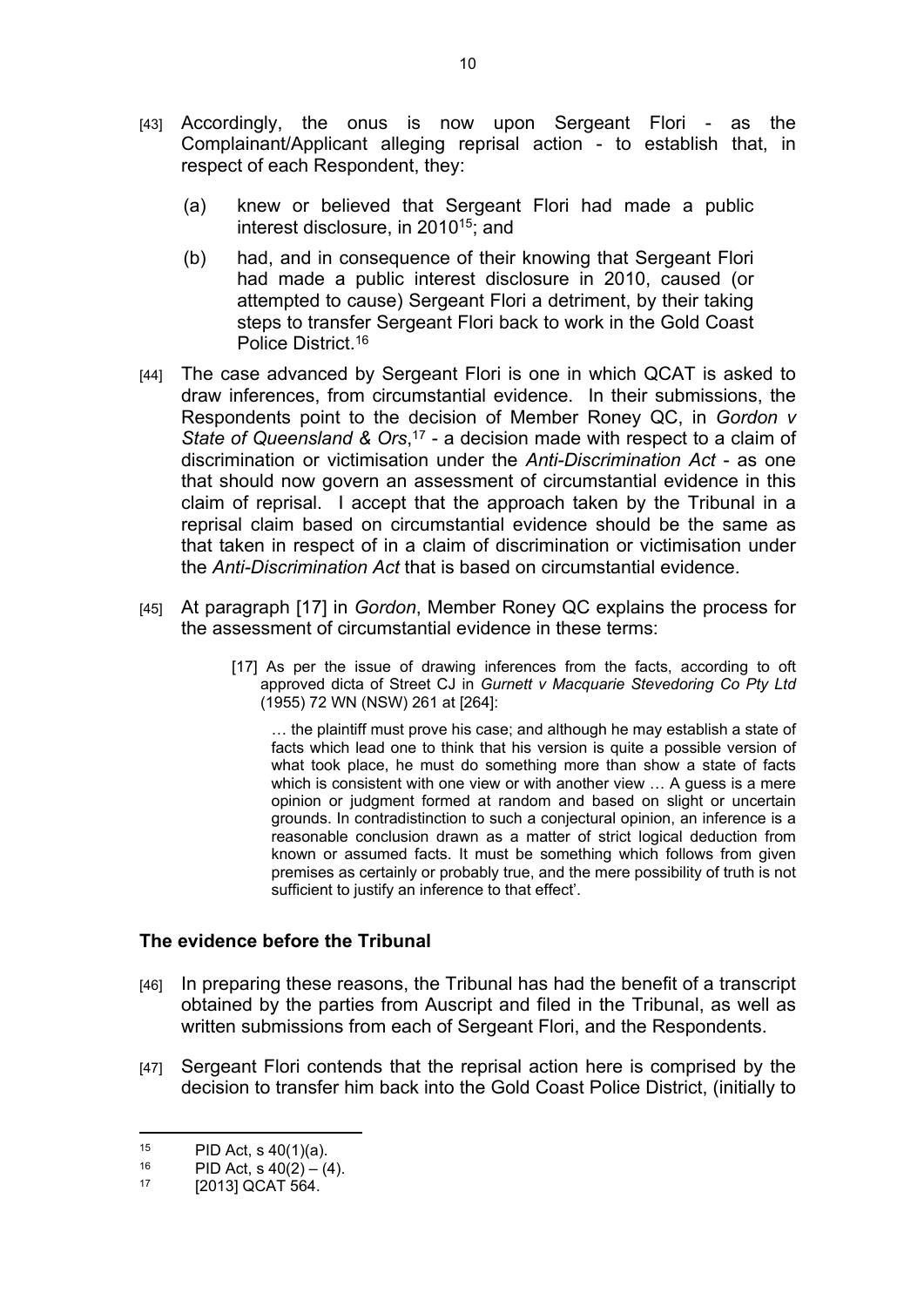the Southport Watch House and then to the Surfers Paradise Police Station), in consequence of his 2010 whistle-blowing, to the CMC.

- [48] Although Sergeant Flori may well genuinely hold that opinion, it is not enough to merely assert reprisal in these (or any other) terms. The contention of reprisal action having been taken must be a reasonable conclusion that is capable of being drawn as a matter of strict, logical deduction, from previously established facts. Here, the Applicant's case falls at that first hurdle, as it has *not* been satisfactorily established that any of the Respondents knew of the Applicant's prior whistle-blowing (in 2010), at the time when the decision was made that he be sent back to Surfers Paradise.
- [49] The Respondents submit that Sergeant Flori was returned to the Gold Coast Police District for routine reasons, following the commencement of legislative amendments, on 1 October 2014, seeing the commencement of 'Safe Night' Precincts on the Gold Coast. This was a legislative response to public disquiet about alcohol-fuelled violence in various entertainment precincts around the State, and one that had consequences for the deployment of law enforcement resources, including police officers.
- [50] The evidence from the Third Respondent, Michael Niland, was that between 31 October 2013 and 17 November 2013, he was the Acting Assistant Commissioner for the South Eastern Police Region. During this period Niland says that he had been approached by Acting Chief Superintendent Lacy who inquired regarding the availability of additional officers at the rank of sergeant to work on the Gold Coast, as more sergeants were thought to be needed in order to issue the predicted number of so-called '*banning orders*',<sup>18</sup> in the newly created Safe Night Precincts.
- [51] The Respondents submit that the evidence reveals that the decision to have Sergeant Flori report for duty back in the Gold Coast Police District arose in that context. Specifically, Niland gave evidence that Acting Chief Superindendent Lacy *'…was aware that there were a number of staff shortages throughout the Gold Coast, and this was a – an opportunity to officers to …return officers to their substantive position to assist with policing on the Gold Coast District*.'<sup>19</sup>
- [52] Niland also said in his evidence that, before advising Sergeant Flori (in writing on 6 November 2014), that he was to return to the Southport Watch House, that he had checked with both Chief Superintendent Brian Codd, and with the Superintendent, Community Contact Command, as to whether there were any disciplinary reasons that might act as an impediment to returning Sergeant Flori (together with one other officer) to

 $18$  As the name infers, 'Banning Orders' are intended to prevent persons who have previously engaged in disorderly or violent conduct from again entering defined public entertainment precincts. These must be issued by a police officer of at least the rank of Sergeant.

<sup>19</sup> Transcript of Proceedings, Cross-Examination of Michael Niland, at 1-17, lines 30-35.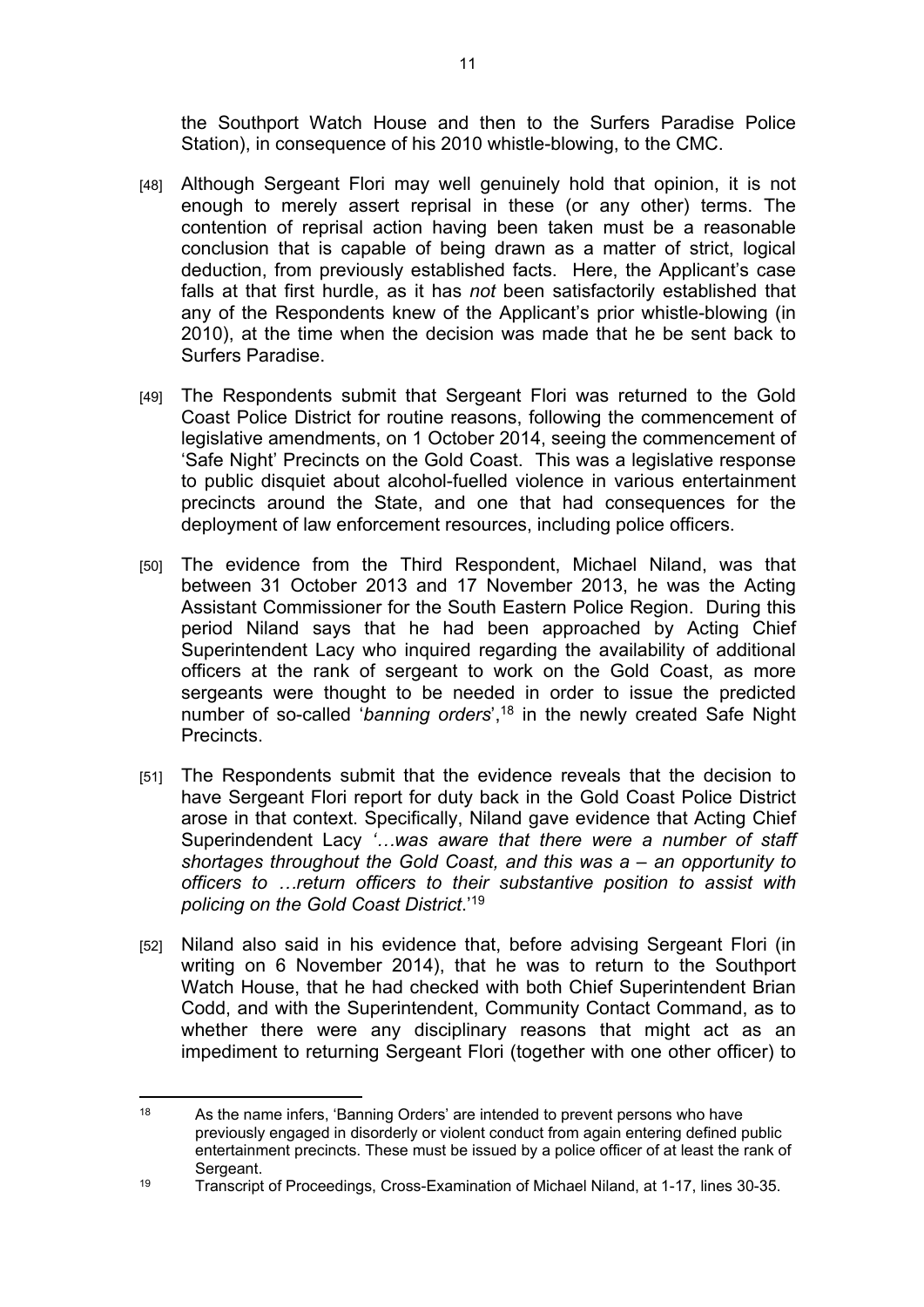the Gold Coast. Niland's evidence then was that he was told there were no impediments to returning either Sergeant Flori, or the other officer.

- [53] Fundamentally, there is no satisfactory evidence before the Tribunal that Niland was aware that Sergeant Flori had made any public interest disclosures in 2010. Niland's evidence was that he did not have any discussion with any other persons, including any of the other officers named as Respondents, in relation to any public interest disclosure(s) by Sergeant Flori. Niland says that he was not even aware that Sergeant Flori had made a complaint to the ADCQ against the Fourth Respondent, Stephan Gollschewski. There is no evidence, beyond speculation, now available before the Tribunal to refute any of this.
- [54] Gollschewski gave evidence that he only became aware of the matters raised in Sergeant Flori's ADCQ complaint on 7 November 2014, when he was served with the Notice. Importantly, this was not until after Niland - in his temporary role as Acting Assistant Commissioner for the South Eastern Police Region - had already taken the decision to return Sergeant Flori to the Gold Coast.
- [55] In cross-examination, Gollschewski denied the assertion that he had received the ADCQ notice (revealing the fact that Sergeant Flori had been an anonymous whistleblower in 2010), and then put the wheels in motion to transfer Sergeant Flori, in retaliation. There is no satisfactory evidence capable of demonstrating that Gollschewski had received the notice before the transfer; nor that he had any role in the decision to transfer Sergeant Flori. Gollschewski's evidence was that decisions relating to Beenleigh and the South Eastern Region fell entirely outside his portfolios of responsibility.
- [56] As has been discussed above (and as is critical to the case theory advanced by Sergeant Flori), at the time of making the decision to transfer him back into the Gold Coast Police District, Niland temporarily occupied the position usually held by Hollands. Yet, Hollands gave evidence that he had no role in the decision. Other than speculation, there is no satisfactory evidence to suggest that he did. Hollands' evidence was that he had been acting in a role relating to the G20 meeting in Brisbane, and that Chief Superintendent Niland had assumed all responsibilities relating to the role of Assistant Commissioner for the South Eastern Region, and that Niland was not obliged to consult with him before making the decision to transfer Sergeant Flori; and nor did Niland seek to consult with him before determining that Flori should be transferred back to the Gold Coast. Sergeant Flori's case theory requires for the Tribunal to assume that there must have been some Machiavellian collaboration between Hollands and Niland, because of the animus that Sergeant Flori submits that each of them has for him. In light of *Gurnett v Macquarie Stevedoring Co Pty*  Ltd,<sup>20</sup> it is improper for the Tribunal to engage in such speculation, in the absence of proper evidence.

<sup>12</sup>

<sup>20</sup> Ibid, at paragraph [45], above.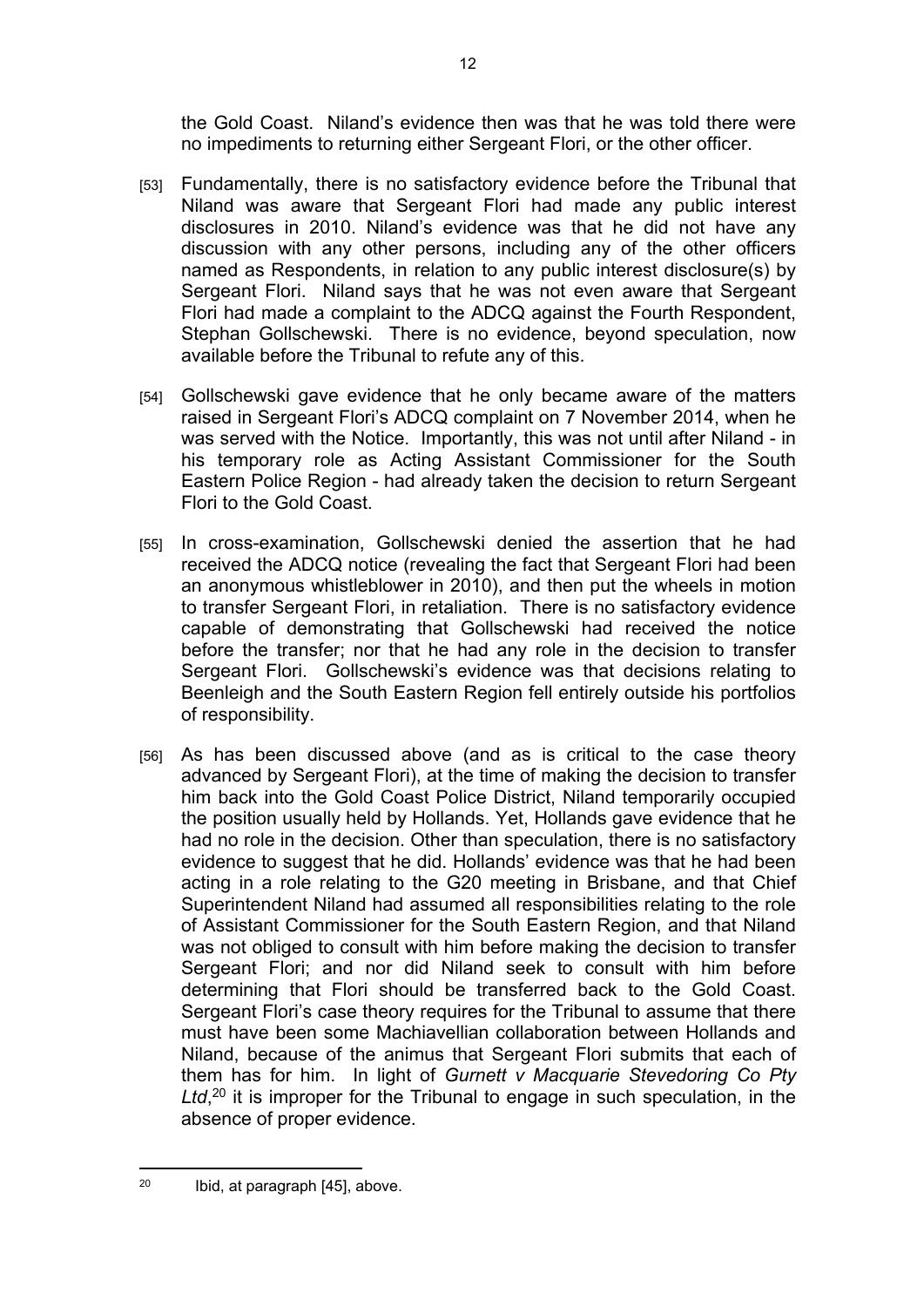- [57] Whilst he did not appear before the Tribunal in person, in his affidavit evidence, Assistant Commissioner Clement O'Regan swore that, between 31 October 2014 and 20 November 2014, he had been the Assistant Commissioner for the Ethical Standards Command. In that role he became aware that Deputy Commissioner Gollchewski had been issued with an ADCQ notice, alleging that he committed an act of reprisal against Sergeant Flori. Yet, there is no evidence linking Assistant Commissioner O'Regan to the decision, made by Niland, to transfer Sergeant Flori back to the Gold Coast.
- [58] On 11 November 2014 Sergeant Flori had sent an e-mail to Acting Inspector Kim Jenkins, (a Corruption Prevention Officer working within O'Regan's Ethical Standards Command), expressing his concern that his transfer from the Beenleigh Police Communications Centre back to the Gold Coast District was an act of reprisal.<sup>21</sup> The Tribunal attaches no significance to this e-mail either, as that is not evidence *per se*, but rather an instance of *ex post facto* categorisation, by Sergeant Flori, which takes no account of the necessary elements that must be made out before actions can be categorised as reprisal action. Merely describing something as reprisal action is not enough, for the elements required by s 40 of the PID must first be properly made out, before the categorisation can be attached to it.

### **Reasonable management action not prevented**

[59] Even if the Tribunal could find that Sergeant Flori had established that the individually named Respondents knew that he had made a public interest disclosure prior to the decision the transfer him back to the Gold Coast, the Tribunal finds that the transfer was an instance of '*reasonable management action*' not prevented by virtue of s 45 of the PID Act. Section 45 of the PID Act provides:

#### **45 Reasonable management action not prevented**

- (1) Nothing in this part is intended to prevent a manager from taking reasonable management action in relation to an employee who has made a public interest disclosure.
- (2) However, a manager may take reasonable management action in relation to an employee who has made a public interest disclosure only if the manager's reasons for taking the action do not include the fact that the person has made the public interest disclosure.
- (3) In this section—

*manager*, of an employee, means a person to whom the employee reports or a person who directly or indirectly supervises the employee in the performance of the employee's functions as an employee.

*reasonable management action*, taken by a manager in relation to an employee, includes any of the following taken by the manager—

(a) a reasonable appraisal of the employee's work performance;

<sup>&</sup>lt;sup>21</sup> Affidavit of Ricky Anthony Flori, Sworn to 18 July 2015, Appendix 18.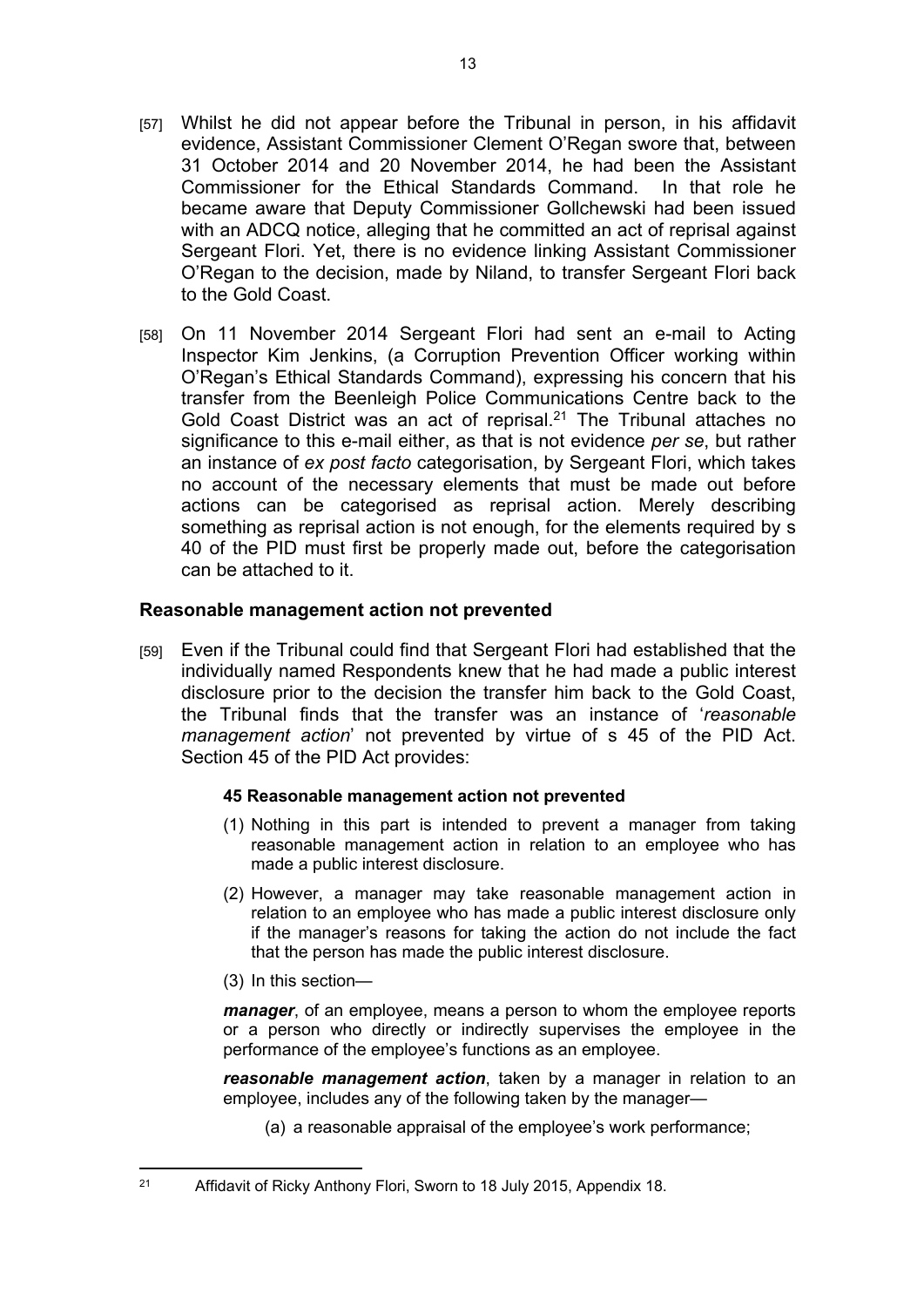- (b) a reasonable requirement that the employee undertake counselling;
- (c) a reasonable suspension of the employee from the employment workplace;
- (d) a reasonable disciplinary action;
- (e) a reasonable action to transfer or deploy the employee;
- (f) a reasonable action to end the employee's employment by way of redundancy or retrenchment;
- (g) a reasonable action in relation to an action mentioned in paragraphs (a) to (f);
- (h) a reasonable action in relation to the employee's failure to obtain a promotion, reclassification, transfer or benefit, or to retain a benefit, in relation to the employee's employment.
- [60] The preponderance of the evidence before the Tribunal supports a finding that there was a legitimate police business purpose underpinning the decision to return Sergeant Flori to the Gold Coast Police District – that being a purported need for more sergeants to issue "banning orders" within the newly created Safe Night Precincts. Sergeant Flori contests the legitimacy of this, submitting that both Hollands and Niland, in their evidence, demonstrated inaccurate knowledge regarding staffing numbers in the Gold Coast District. Sergeant Flori says that he was, in fact, surplus to need.
- [61] Sergeant Flori attacks the credibility of the Respondents on the basis of their poor knowledge of staff numbers, and further asserts that it is not credible to suggest that he would even have been available to assist in the issuing of banning orders if, as it transpired, he was sequestered away from the action, deep in the bowels of the Watch House. Yet, the Tribunal does not consider that any importance can be placed upon the evidence about precise police numbers on the Gold Coast, and nor can the Tribunal go much beyond the expressed broad intent to make more sergeants available on the Gold Coast for the envisioned increase in work for sergeants, referable to the new banning orders. The evidence before the Tribunal was that Niland had been advised by Acting Chief Superintendent Lacy that there were staff shortages, on the Gold Coast. Niland obviously accepted that advice and, in response, made the decision to return Sergeant Flori to the Gold Coast. Hollands has given evidence that he was not involved in making the 4 November 2014 transfer decision. When asked during his cross-examination what staffing levels were like at the relevant time, Hollands responded that: <sup>22</sup>

That's like asking how long a piece of string is because people are moving in and out all the time. There's 555 officers so it could fluctuate. Sometimes you might be down to about 530. Other times you might be up to, you know, about 550 or something like that so it varies.

<sup>&</sup>lt;sup>22</sup> Transcript of Proceedings, Cross-Examination of Steven Hollands, at 1-43, lines 5-10.